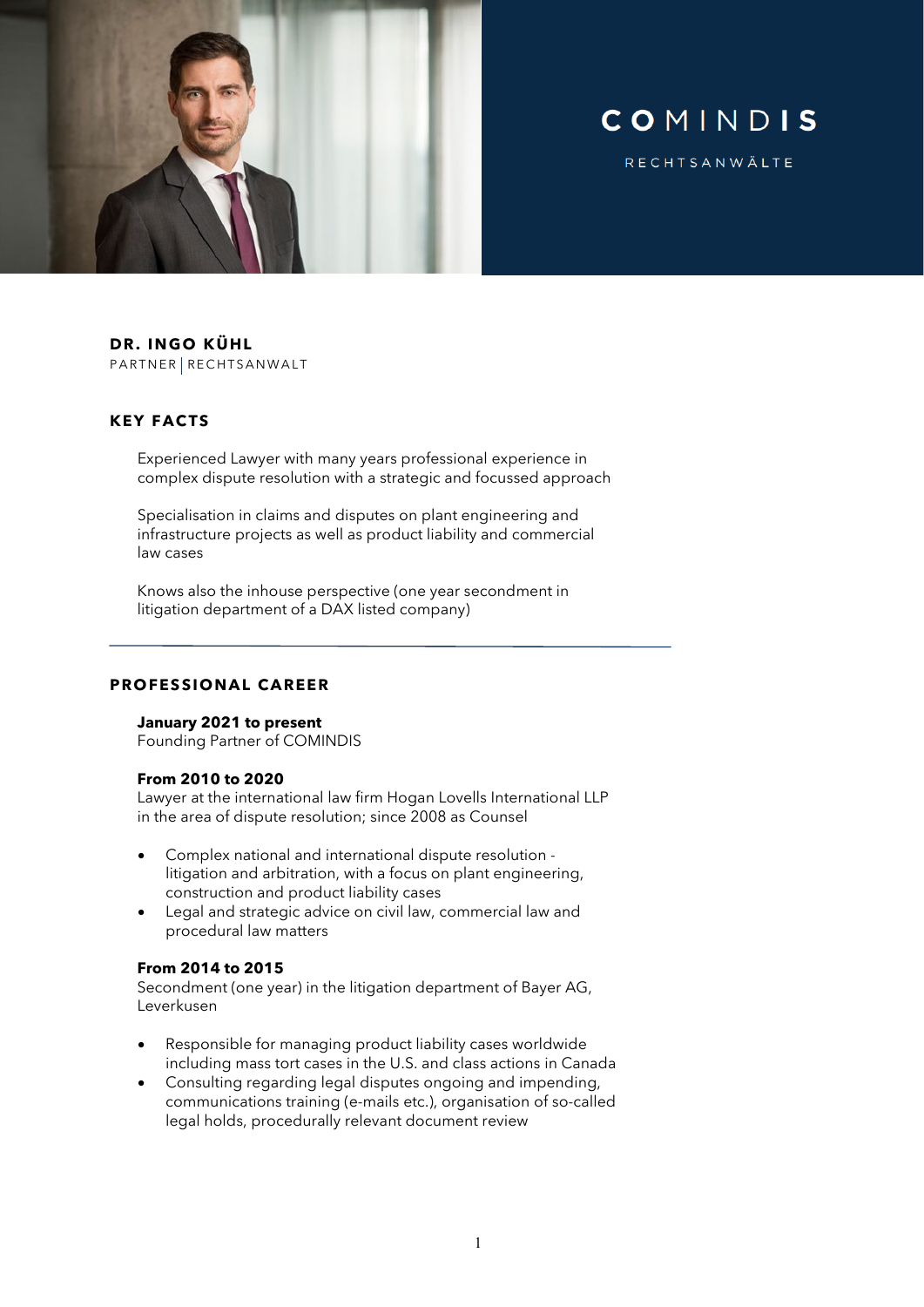# **2010**

Admitted to practice law

# **From 2006 to 2007**

Research assistant at a law firm focused on medical law and hospital law (parallel to doctoral studies)

# **DETAILS OF EXPERIENCE**

- *Dispute resolution*: complex national and international disputes, in particular plant engineering projects (EPC & EPCM structures), product liability and commercial law cases. Litigation (including mass proceedings), arbitration, independent evidence proceedings and alternative dispute resolution (e.g. mediation and expert determination proceedings)
- *Compliance*: advising companies in compliance cases, e.g. in the event of subsequently discovered non-compliance of public law regulations, how to deal with unlawfully collected funds and on the introduction of a car sharing system
- *Insurance*: advising clients / insurers on various insurance law topics and in state court proceedings

# **EDUCATION**

# **2001 – 2006**

Study of Law at the Universities of Jena and Bonn

First State Exam at University of Bonn

# **2006 – 2008**

Ph. d., doctoral thesis on criminal and medical law, Professor Dr. Gunnar Duttge

# **2008 – 2010**

Legal traineeship at the Higher Regional Court of Bielefeld

Legal traineeship at an international law firm in Frankfurt a.M. in the practice area dispute resolution

Second State Exam

Languages: German (native), English (fluent)

Born on 12 July 1979 in Hildesheim, married, two children